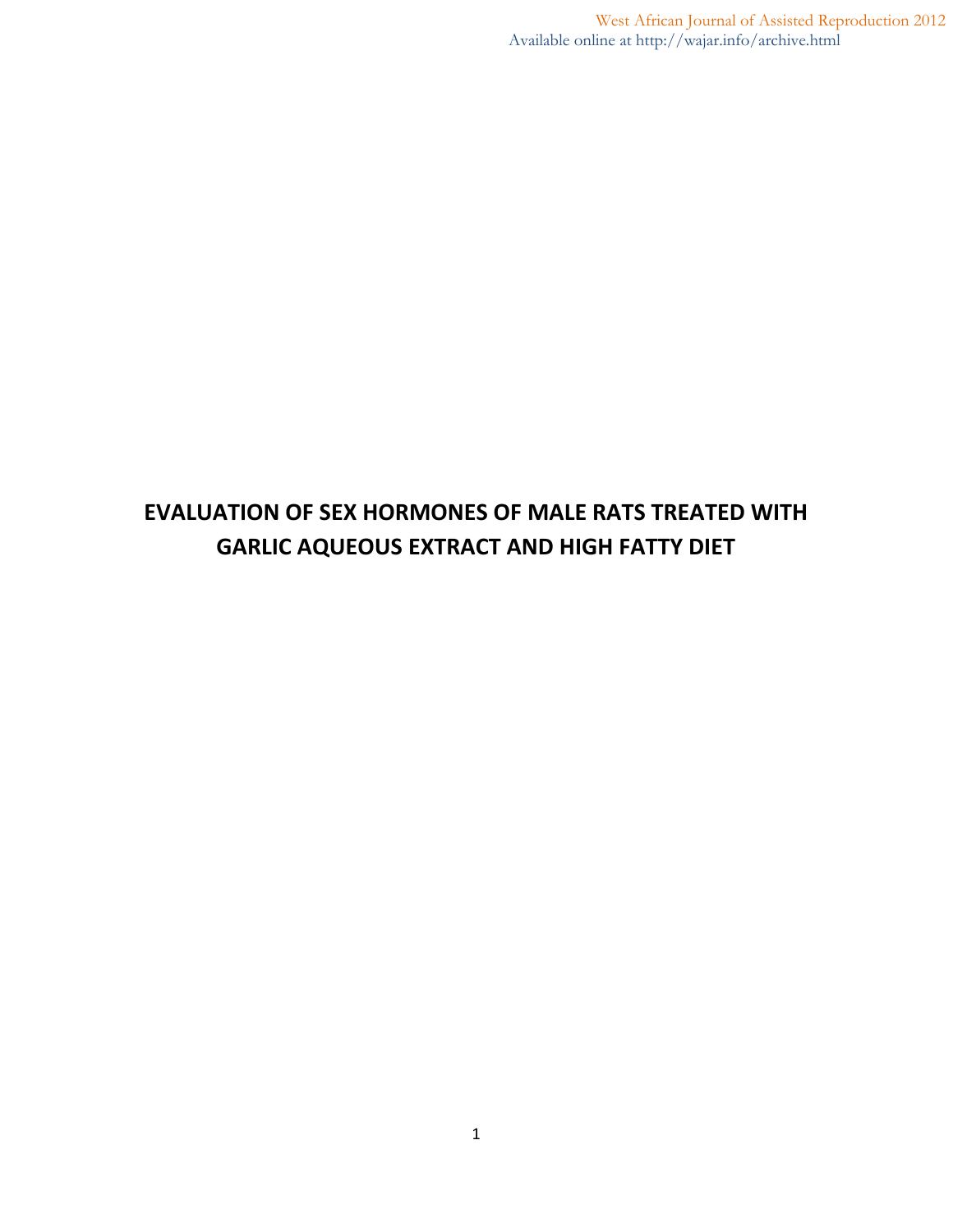West African Journal of Assisted Reproduction 2012 Available online at http://wajar.info/archive.html

#### **AUTHORS**

Omotoso G.O. $^1$ , Jimoh A.A.G. $^{2,3}$ , Olawuyi T.S.<sup>4</sup>, Olorunfemi O.J.<sup>5</sup>, Oyewopo A.A. $^1$ , George O.S. $^1$ , Alabi A.S. $^{\rm 1}$ 

<sup>1</sup>Department of Anatomy, Faculty of Basic Medical Sciences,

<sup>2</sup>Department of Obstetrics and Gynaecology, Faculty of Clinical Sciences,

University of Ilorin, Nigeria

<sup>3</sup>Midland Fertility Centre, Ilorin, Nigeria

<sup>4</sup>Department of Anatomy, Faculty of Basic Medical Sciences, Madonna University,

Elele

<sup>5</sup>Department of Human Physiology, Faculty of Basic Medical Sciences, University

of Port-Harcourt, Nigeria.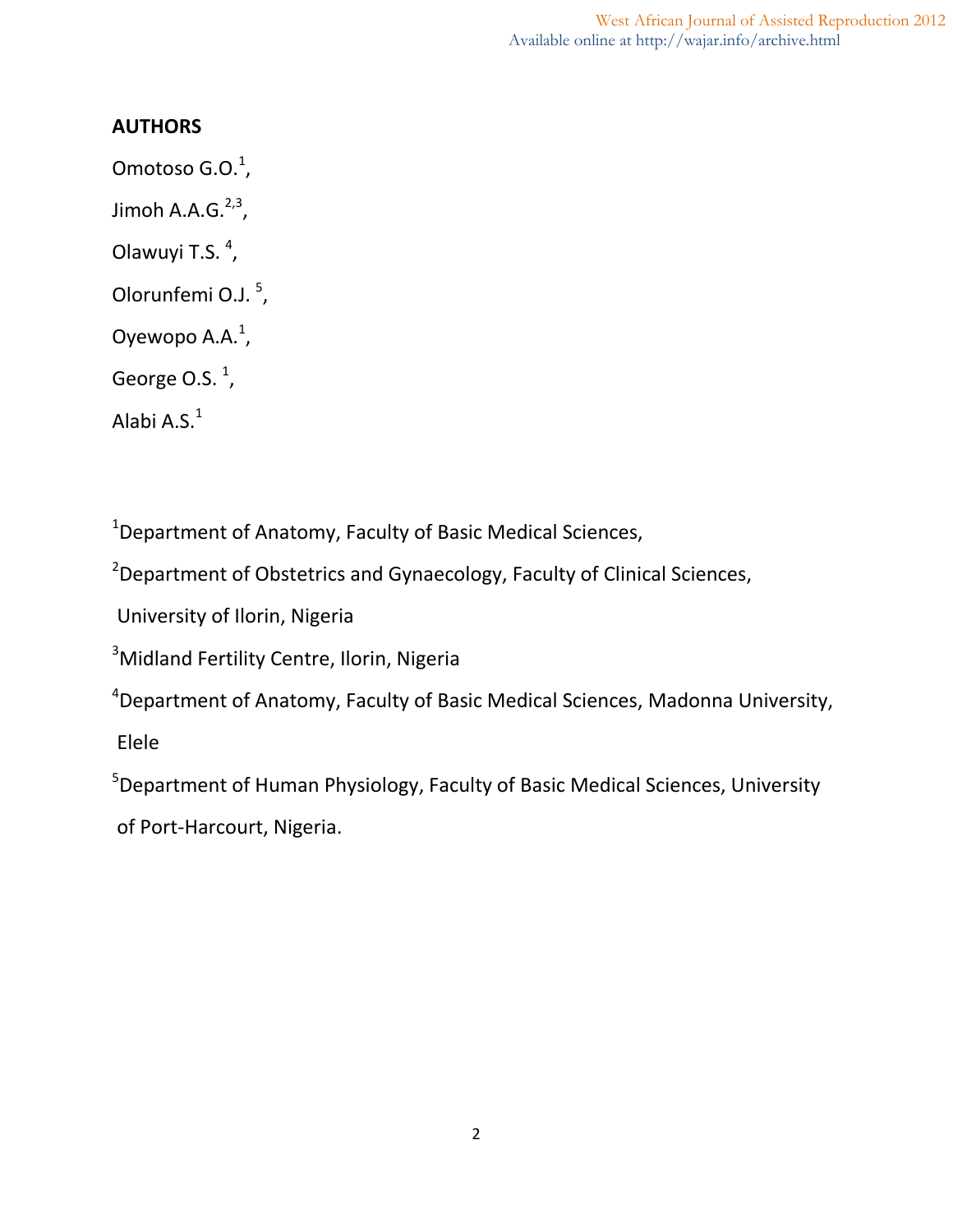# **ABSTRACT**

# **Aim**

The effects of garlic and high fatty diet on reproductive hormones [testosterone, prolactin, follicle-stimulating hormone (FSH) and luitenising hormone (LH)] were determined in this study.

# **Methods**

Sixteen adult male Wistar rats were divided into four groups of four rats per group. Group A (Control) was given distilled water; Group B was given 1000 mg/kg/day of aqueous garlic extract; Group C received high fatty diet; and Group D was given high fatty diet and 1000 mg/kg/day of aqueous garlic extract. The administration lasted for a period of 28 days, after which the animals were sacrificed by cervical dislocation and the levels of the sex hormones assessed in the serum.

## **Results and Conclusion**

Administration of garlic and high fatty diet independently and in combination, led to increased levels of serum testosterone, suggesting a possible enhancement of male reproductive functions.

**Keywords:** fatty diet, garlic, sex hormones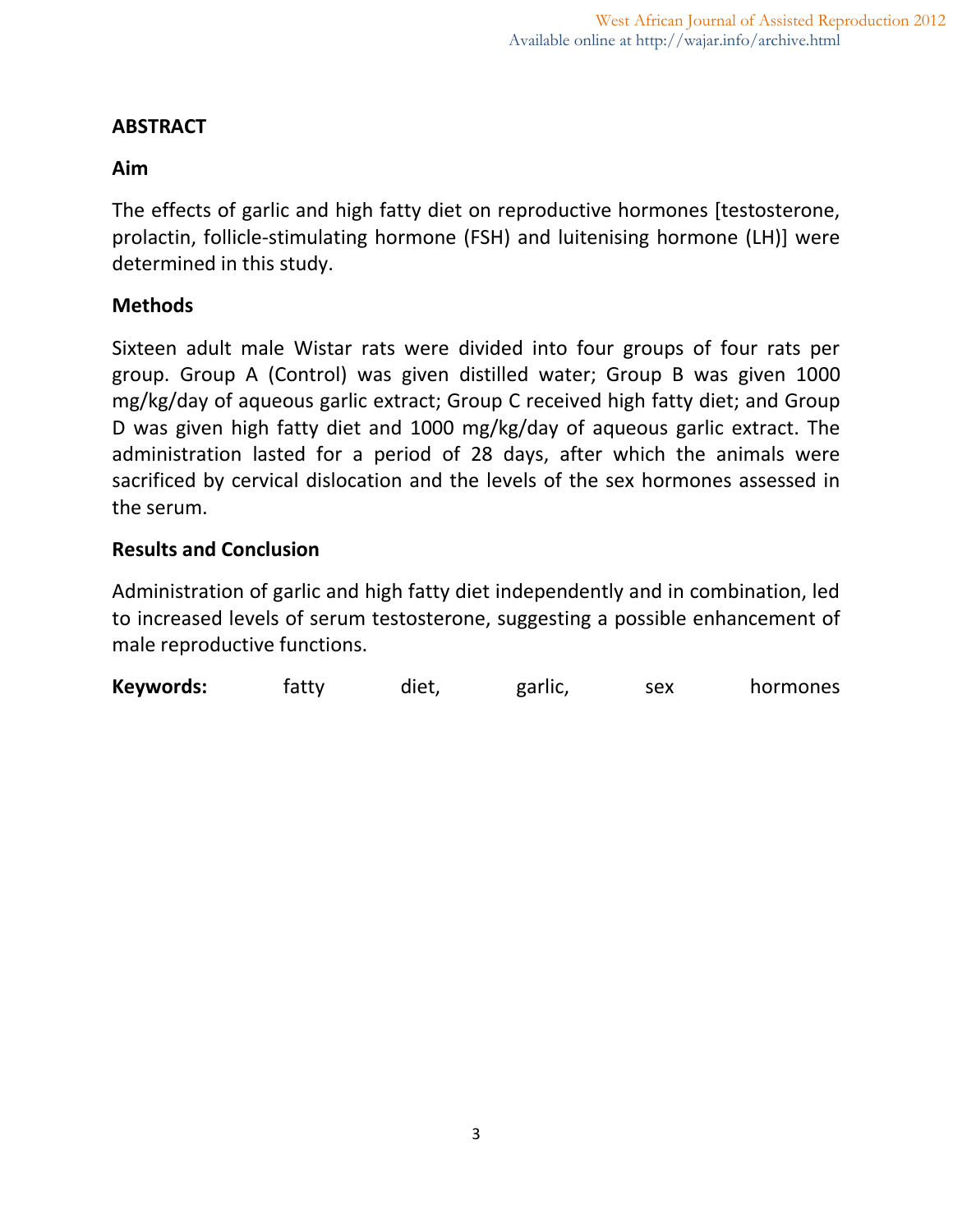## **INTRODUCTION**

Testosterone, prolactin, follicle-stimulating hormone (FSH) and luteinizing hormone (LH) are four very important hormones involved in human reproduction and development. These are very vital in the production and maturation of sperm cells, regulation of lactation, and promotion of secondary sexual characteristics  $^{1}$ .

In the male, LH acts on the Leydig cells of the testis, which is responsible for the production of testosterone, an androgen that exerts both endocrine activity and intra-testicular activity on spermatogenesis<sup>2</sup>.

The level of prolactin can be an indicator for the amount of sexual satisfaction and relaxation, and unusually high amounts are suspected to be responsible for impotence and loss of libido. The level rises after exercise, meals, sexual intercourse, minor surgical procedures, or following epileptic seizures  $^3$ .

*Allium sativum,*is known to have diverse medicinal potentials, that have made it useful as hypoglycemic, anticoagulative, antihypertensive and hypolipidemic supplements, among others  $4$ . It has also been investigated to confer some protective effects on the male gonads <sup>5,6</sup>. However, the effects of garlic supplementation on protein metabolism have not been fully clarified  $\frac{7}{1}$ . It was reported that the supplementation of garlic powder at 0.8 g/100 g to a high fat diet and the administration of diallyldisulfide, a major volatile sulfur-containing compound in garlic, enhanced triglyceride catabolism and growth of interscapular brown adipose tissue (IBAT) by increasing noradrenaline secretion in rats  $^8$ .

In animals fed with high protein diet, administration of garlic was found to enhance the production of testosterone  $\frac{7}{1}$ . Dietary supplementation of garlic has been suggested to enhance hormone-regulated protein anabolism <sup>7</sup>. While testosterone is related to protein anabolism, corticosterone affects protein catabolism in rats  $9$ .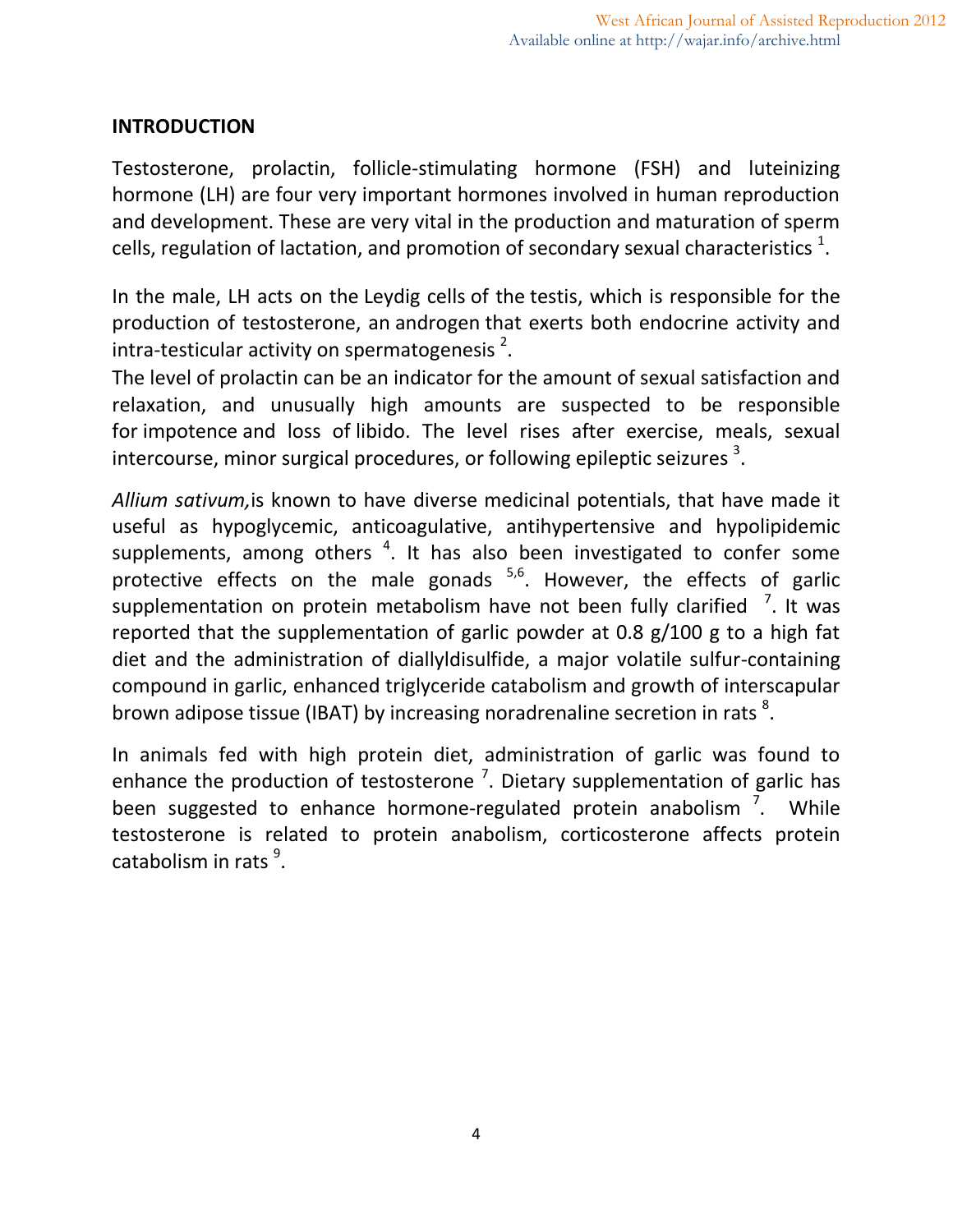## **MATERIALS AND METHODS**

## **Preparation of Garlic Aqueous Extract**

The raw garlic were collected from an area in Ilorin, Nigeria, and authenticated at the Department of Plant Biology, University of Ilorin, Nigeria. The raw garlic cloves were peeled, chopped into small pieces, weighed and blended. It weighed 2,147g. The blended garlic was dissolved in 4 litres of distilled water for about 4 hours. The solution was then filtered with the use of filter paper. The filtrate was evaporated at 40°C. The fatty diet was prepared by mixing together 700 g of coconut cake, 600 g of groundnut cake, butter and the yolk of 6 pieces of eggs.

## **Experimental Animals**

The experiments conformed to the Rules guiding the Animal Ethics committee of University of Ilorin. The rats were purchased from the Research Institute Ilorin, Nigeria. They were housed within the Animal House of the Faculty of Basic Medical Sciences, University of Ilorin, in different cages, at room temperature, and maintained under a 12 h light/ 12 h dark cycle, with feeds and water available *ad libitum*. They were allowed to acclimatize for 2 weeks before commencement of the experiment.

# **Experimental Pharmacological Protocol**

Sixteen rats with an average weight of about 202 g were randomly grouped into 4 groups as follows:

- Group A (Control):  $(n = 4)$  fed on rat pellets and normal saline.
- Group B:  $(n = 4)$  these animals were given 1000 mg/kg/day aqueous extracts of garlic
- Group C:  $(n = 4)$  these animals were fed with high fatty diet
- Group D:  $(n = 4)$  given fed with high fatty diet and 1000 mg/kg/day aqueous extracts of garlic

#### **Administration of Extracts**

The experiment lasted for 28 days (4 weeks), during which Aqueous extract of garlic was administered orally by means of feeding tube, while the high the high fatty diet served as feeds for Groups C and D for the 28-day period.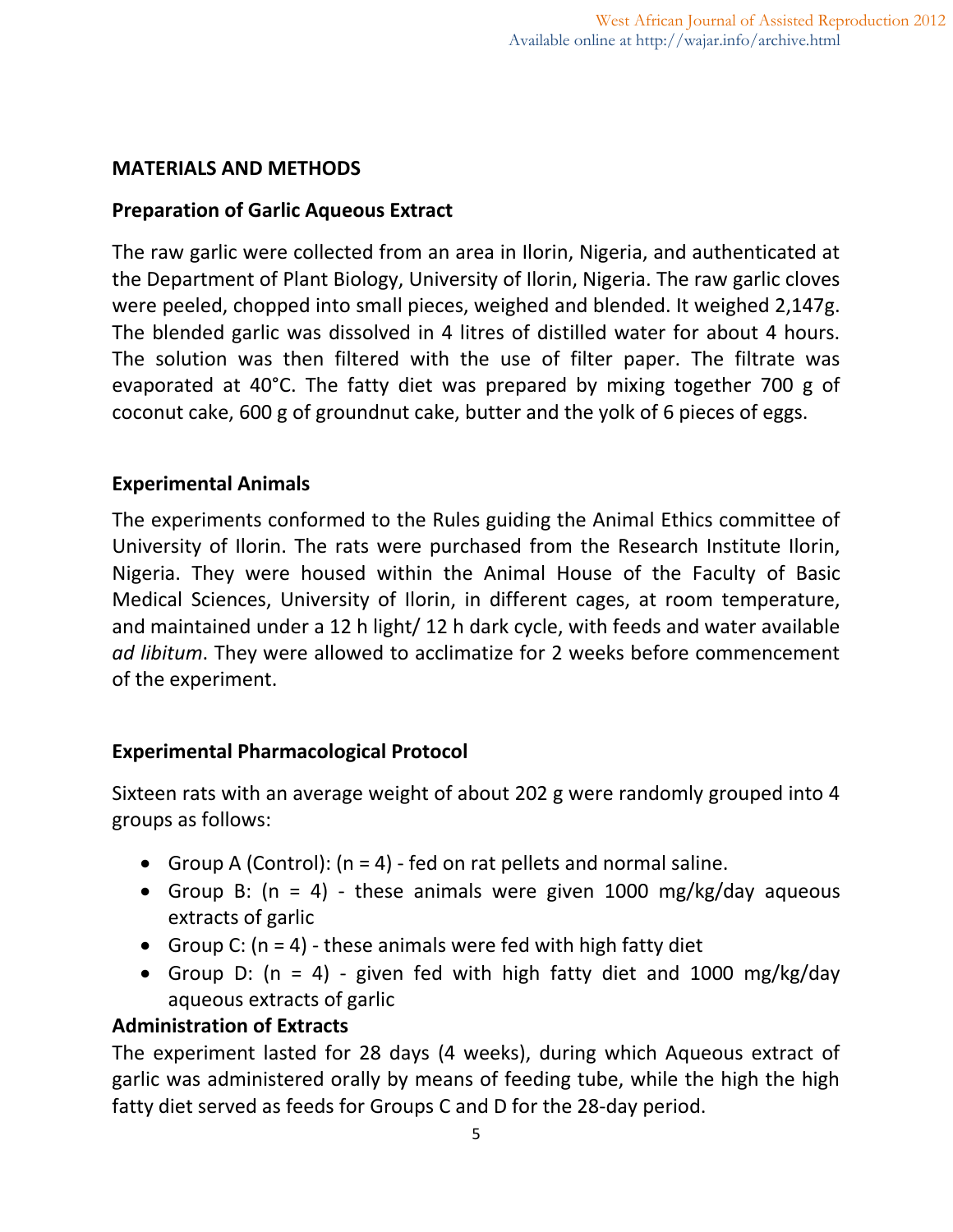## **Animal Sacrifice and Sample Collection**

Twenty-four hours after the last administration, the animals were sacrificed by cervical dislocation. Using a median plane incision blood was drawn from the heart and blood samples of the animals were collected into EDTA bottles. The testis was also retrieved with forceps, weighed using an electronic sensitive analytical balance (Gallenkomp FA 2104A) and put into a specimen bottle containing 10% formal saline.

#### **Hormonal Assay Procedures**

Blood samples were spun at 3000 revolution per minute for 10 minutes in an angle head centrifuge at 25°C and serum LH, FSH and testosterone was assayed. Hormone profiles were done using a non-competitive (sandwich) ELIZA kit, and read using a microplate reader (Model RT-2100C). The microwell kit used was from Syntron ELIZA kit. With 10 µl of the standard, the specimens and control were dispensed into the number of coated wells to be used. 50 µl testosterone, 25 µl LH/FSH substrate reagent was added, swirled gently for 20-30 seconds to mix and then 50 µl of Biotin reagent to the wells, swirled for 20-30 seconds. The contents of the microwell were thoroughly mixed and incubated for 60 minutes for LH/ FSH, 90 minutes testosterone at room temperature. The mixture was decanted, washed in distilled water and blotted the plate dry with absorbent paper. Enzyme conjugates A, B were then added, mixed and incubated for 15 minutes for LH/ FSH, but 20 minutes for testosterone. The reaction was stopped with 50 µl of stopping solution (1M HCl). Absorbance was measured with an automatic spectrophotometer at 450 nm.

#### **Statistical Analysis**

Data were analysed statistically by application of student's t-test, using the SPSS version 15 software, presented as mean and standard error of mean (SEM), and values of p<0.05 were considered to be statistically significant.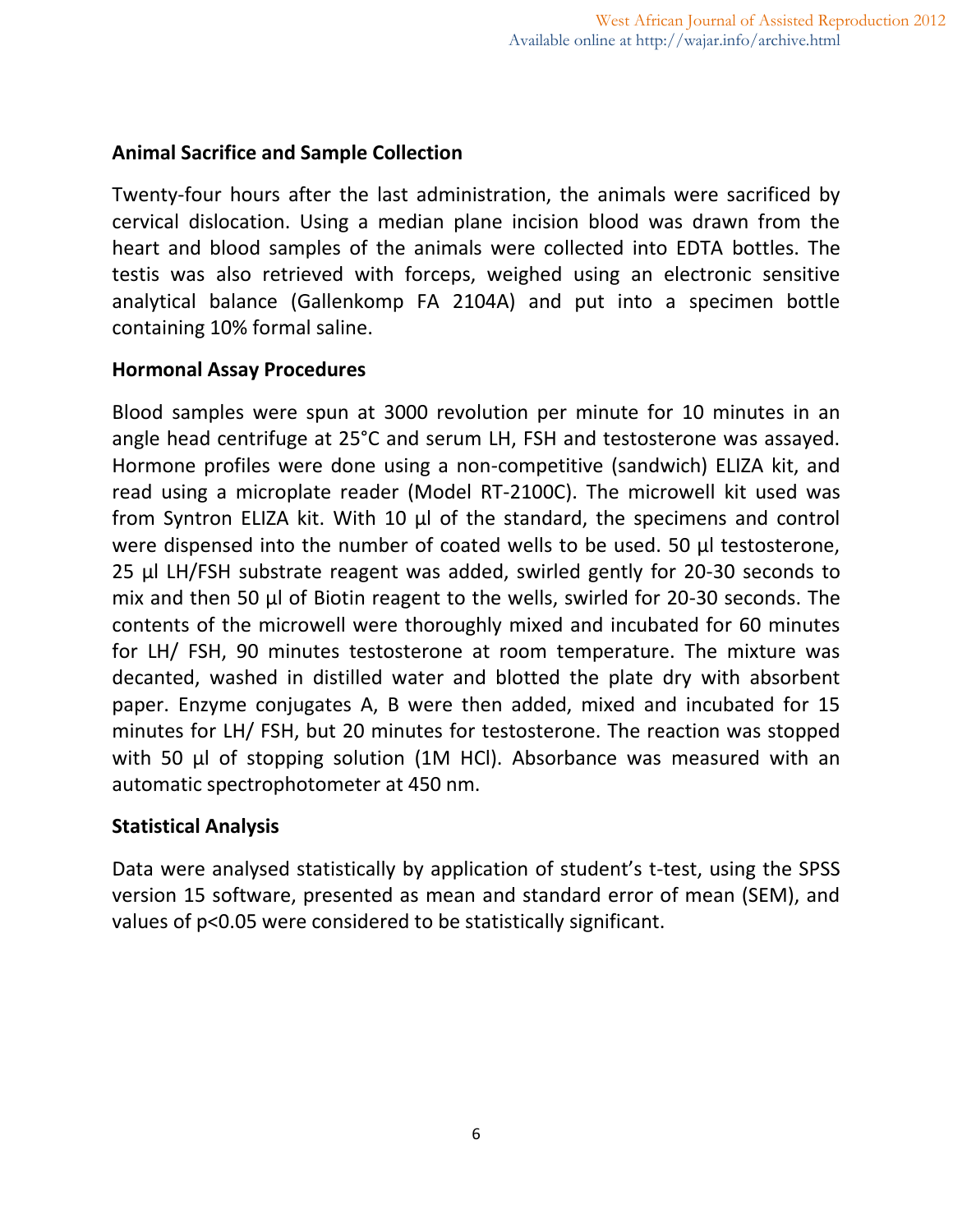#### **RESULTS AND DISCUSSION**

Table 1 shows a very high increase in testosterone secretion in each of the experimental groups compared with the Control group and this was statistically significant in all the experimental groups.

Changes in the serum prolactin levels were not statistically significant. Group B animals treated with garlic extract showed a reduction in the level of prolactin (p˃0.05), while both Groups C and D had increased levels of prolactin (p˃0.05) compared with the Control. Group D which was given both garlic extract and high fatty diet had a higher increased level of prolactin when compared with Group C given only the fatty diet.

The levels of FSH in the serum were also higher in all the treated groups compared with the Control (p>0.05).

Animals fed with high fatty diet (Group C) had a slight reduction in LH level compared with the Control, while those animals that were given garlic extract in addition to the high fatty diet had the higher levels of LH (Group D). All these differences were not significant when subjected to statistical analysis.

Aqueous Garlic Extract and high fatty diet, as used in the current study, led to increased serum levels of male sex hormone (testosterone), which was comparable with earlier studies by Oi et al  $^7$ . The use of garlic extract is capable of enhancing testosterone secretion and, although high fatty diet could achieve the same at a lesser rate. However, in animals given both garlic extract and fatty diet, the increased in testosterone secretion seen was not as high as that of the animals given the garlic extract only. This suggests that both garlic and fatty diets could enhance the male reproductive functions.

The low serum prolactin level in the animals treated with garlic only (p>0.05) was inversely proportionate to the increased level of testosterone (p˂0.05), when both are compared with the Control animals. However, the levels of the gonadotropins (FSH and LH) increased in almost all the groups in a pattern that is not inversely related to the rise in testosterone levels, although these were slight increases, and not of statistical significance (p>0.05). this unusual relationship could be due to the duration of exposure of the animals; other factors however might be responsible.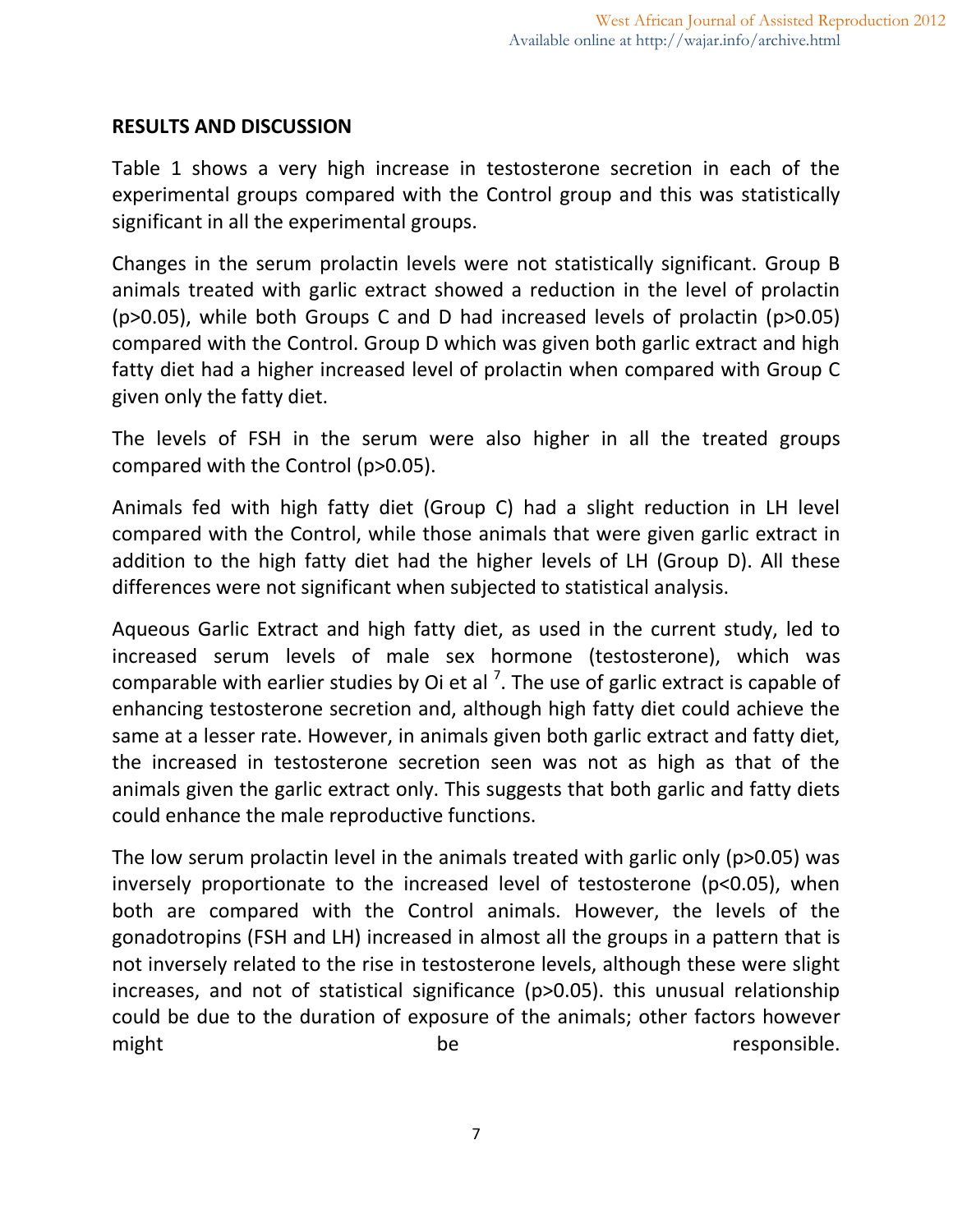| <b>Parameters</b>    | <b>Groups</b>      |                               |             |                   |
|----------------------|--------------------|-------------------------------|-------------|-------------------|
|                      | A                  | B                             |             | D.                |
| Prolactin (ng/ml)    | 1.76±0.282         | $0.99 \pm 0.375$              | 2.12±0.799  | 2.26±0.271        |
| Testosterone (ng/ml) | 5.84 <b>±0.365</b> | $8.55 \pm 0.838$ <sup>*</sup> | 7.76±0.530* | 7.97±0.445*       |
| FSH (MIU/ml)         | $9.96 \pm 0.539$   | $10.41 \pm 0.302$             | 10.10±0.211 | $10.11 \pm 0.147$ |
| LH $(MIU/ml)$        | 11.17±0.494        | 11.53±0.297                   | 10.94±0.123 | 11.70±0.337       |

**Table 1:** Effect of garlic and high fatty diet on Male Sex Hormones (Mean±SEM)

\*Statistically significant difference compared with the Control Group.



Figure I: Chart representing the concentration of Testosterone: \*Statistically significant difference compared with the Control Group.



Figure II: Chart representing the concentration of Prolactin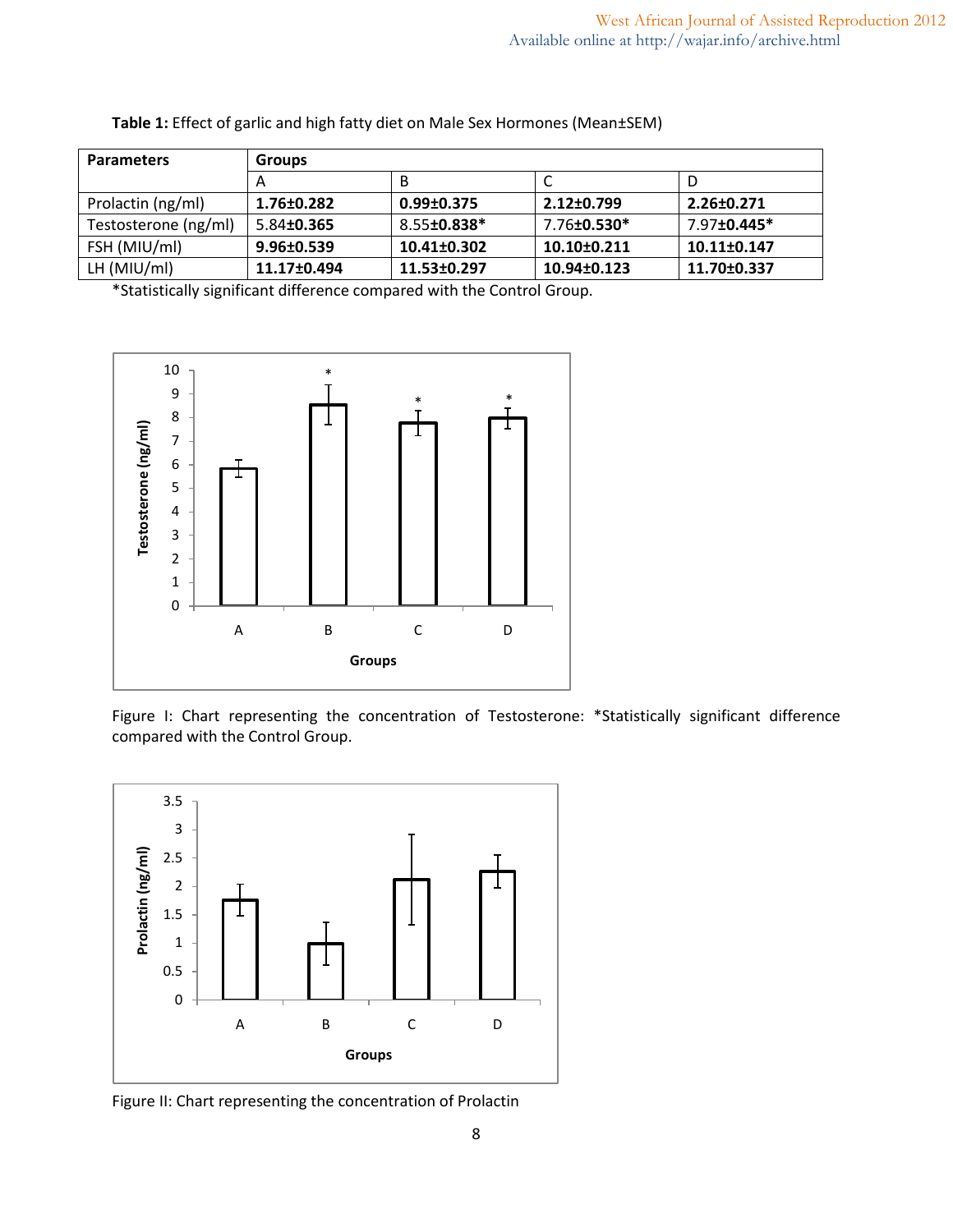

Figure III: Chart representing the serum levels of FSH



Figure IV: Chart representing the concentration of LH in all groups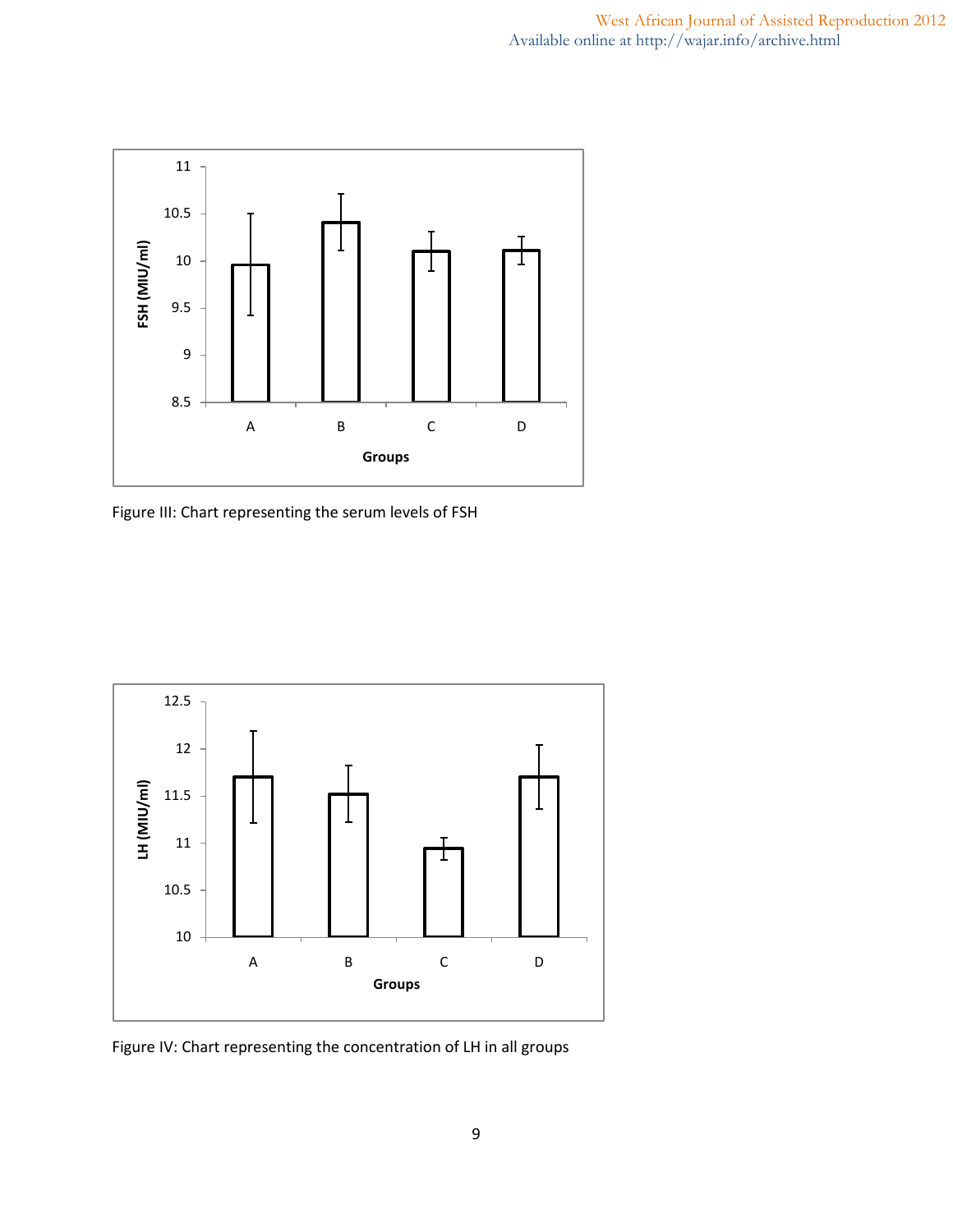

*Figure V:* Graphical representation of the actions of garlic and high fatty diet on sex hormones